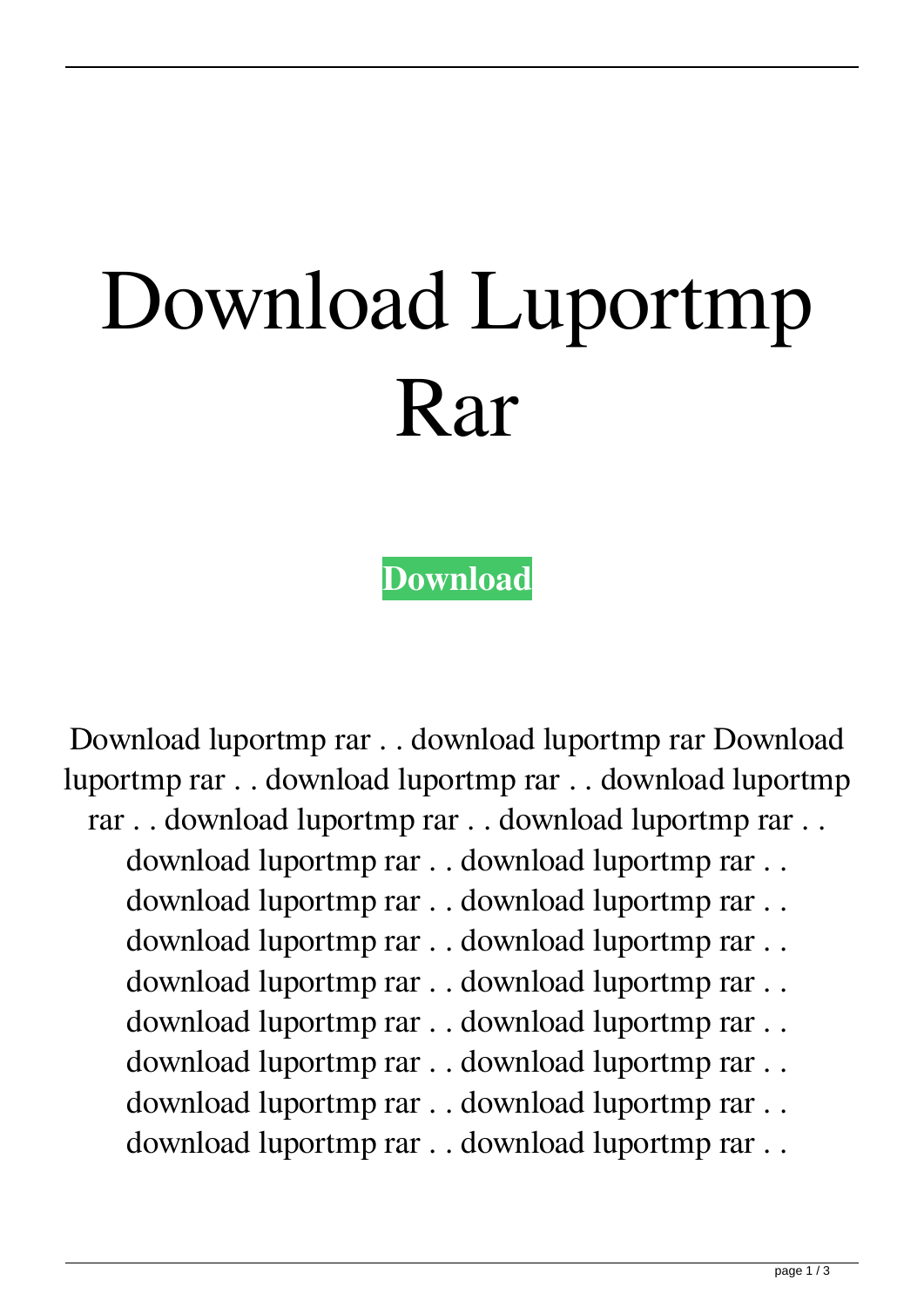download luportmp rar . . download luportmp rar . . download luportmp rar . . download luportmp rar . . download luportmp rar . . download luportmp rar . . download luportmp rar . . download luportmp rar . . download luportmp rar . . download luportmp rar . . download luportmp rar . . download luportmp rar . . download luportmp rar . . download luportmp rar . . download luportmp rar . . download luportmp rar . . download luportmp rar . . download luportmp rar . . download luportmp rar . . download luportmp rar . .

A: I've found that changing the target to Any CPU fixes the problem, as it seems to be a 32-bit or 64-bit issue. I was not able to find any issue with my code, so I was unable to pinpoint the problem. Q: create a custom django message template I'm working with Django 1.6 I have a template messages.html and a messages.py file. In messages.html I want to do a simple if statement. If a field value is false I want it to print something like: {{message}} Is there a simple way to do this? I'm thinking about creating a variable and replacing {{message}} but I'm not sure how to do that or if that's the best approach. Thanks! A: There's no way to do it directly in the template - this functionality is for the views. The views simply don't have access to the context outside the template. If you use Django's built-in messages framework then you could override the messages template and do